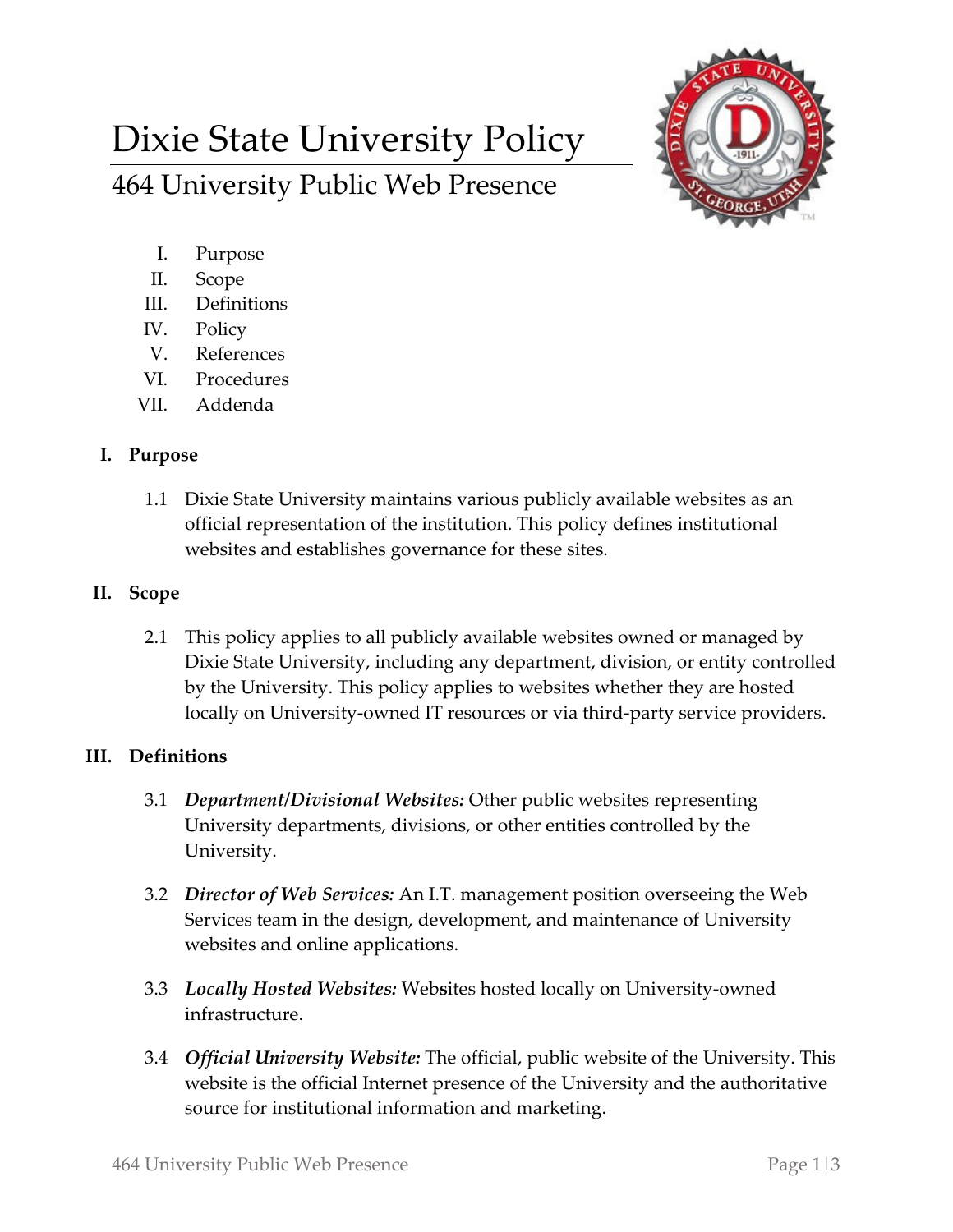- 3.5 *Third-party Hosted Websites:* Websites hosted on behalf of the University or its divisions by a third party. Often referred to as hosting in "the cloud."
- 3.6 *Web Oversight Committee:* An oversight committee consisting of the Vice President of Marketing & Communication, the Chief Information Officer, the Dean of the College of Science, Engineering, & Technology, the Director of Web Services, the Director of Distance and Digital Learning, a representative of Student Affairs, a Technical Writer, a rotating representative of DSU student government, and others as designated.
- 3.7 *WWW:* The World Wide Web, an established set of standards and systems for displaying information across the Internet.

## **IV. Policy**

- 4.1 The Web Oversight Committee shall oversee the strategic direction of public University websites and approve standards and procedures for design and maintenance of University websites.
- 4.2 The Director of Web Services assists and advises the Web Oversight Committee regarding design and maintenance standards. The Director of Web Services directly manages the Official University Website and subsidiary departmental/divisional sites, unless other management arrangements are approved by the Web Oversight Committee. The Director of Web Services enforces design standards and controls the process of publishing content to University websites. The Director of Web Services is responsible for disseminating information on institutional web standards and trains departmental representatives and other users on institutional web publishing practices.
- 4.3 Departments, divisions, or other University-controlled entities maintaining websites or pages are responsible to keep content accurate and current. Each department will designate a person(s) with responsibility to maintain content for each page and/or site controlled by that department.
- 4.4 The Official University Website and all websites for departments, divisions or other University-controlled entities shall comply with standards established by the Web Oversight Committee and the Director of Web Services. Standards apply whether the sites are hosted on local resources or on third-party resources.
	- 4.4.1 Exceptions to established standards must be approved by the Web